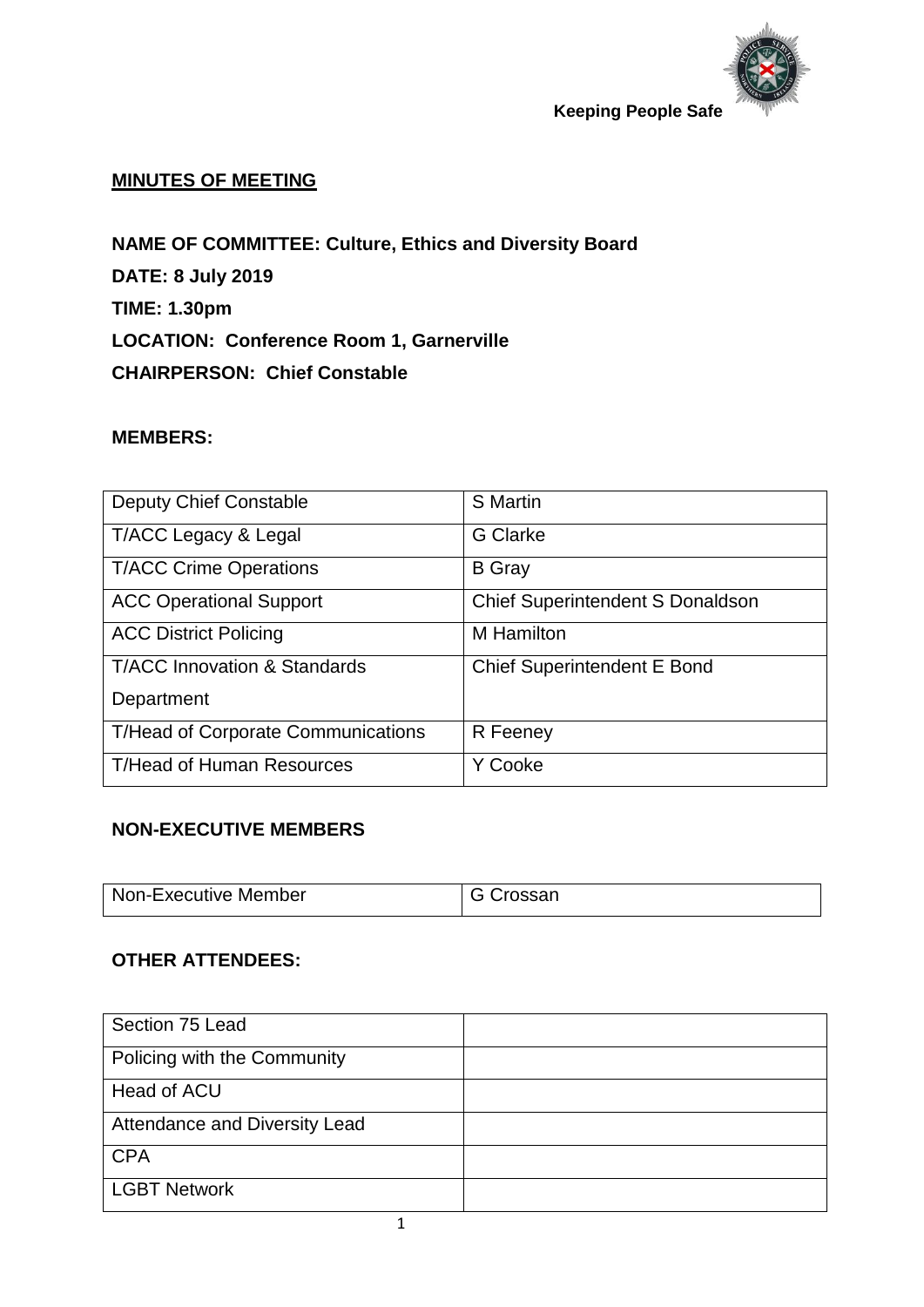

| <b>EMPA</b>                 |  |
|-----------------------------|--|
| <b>WPA</b>                  |  |
| <b>University of Ulster</b> |  |
| <b>Committee Manager</b>    |  |
| <b>Command Secretariat</b>  |  |

# **APOLOGIES:**

| T/Director of Finance & Support Services |  |
|------------------------------------------|--|
| & Human Resources                        |  |
| <b>ACC Operational Support</b>           |  |
| <b>T/ACC Innovation &amp; Standards</b>  |  |
| <b>Head of Policing College</b>          |  |
| <b>Superintendents Association</b>       |  |
| <b>Head of Occupational Health</b>       |  |
| <b>Police Federation</b>                 |  |
| <b>Queens University</b>                 |  |
| <b>Employment Lawyer</b>                 |  |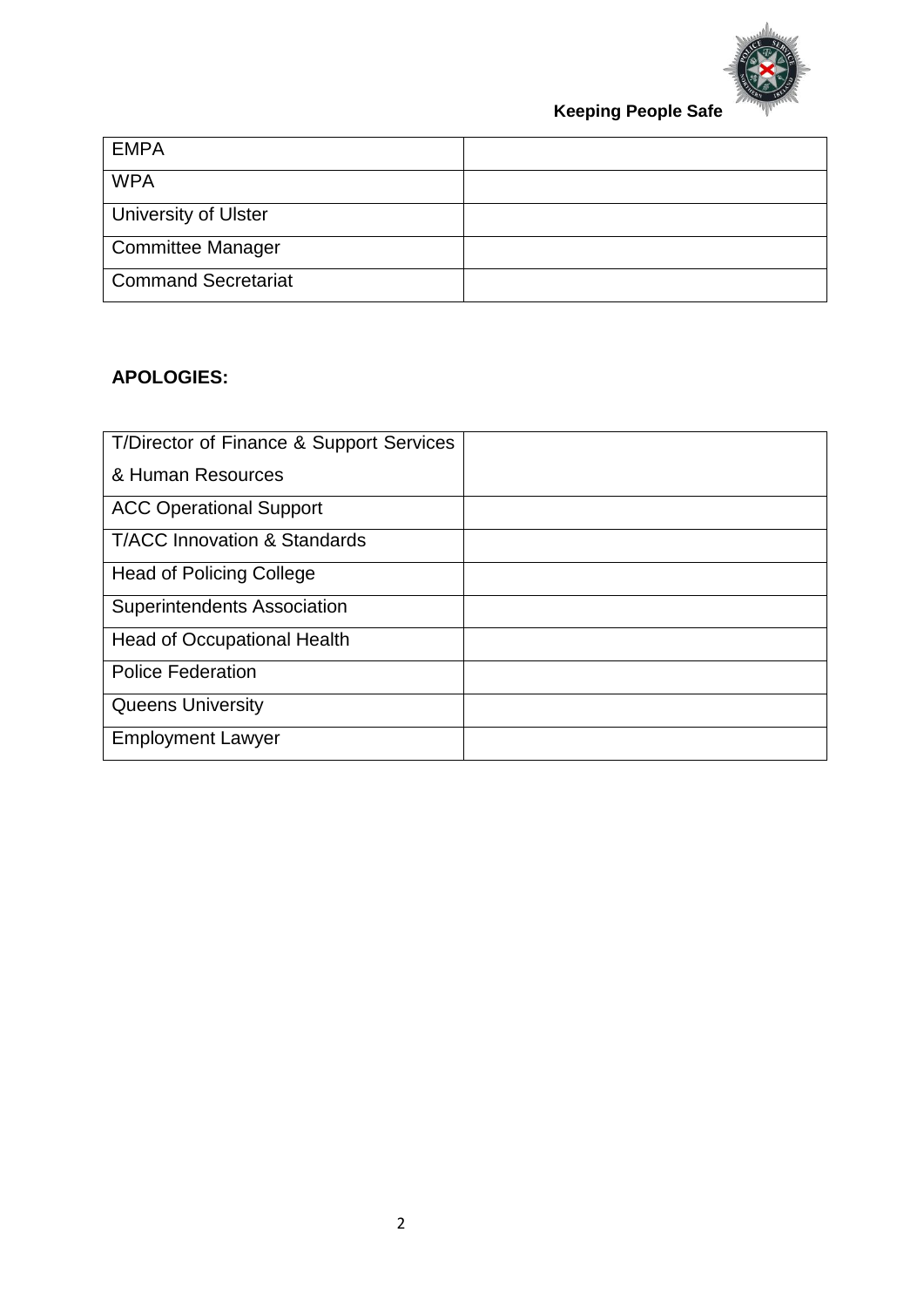

# **1.16/19 - Welcome and Apologies**

The Chief Constable opened the meeting and welcomed the members in attendance.

A quorum was confirmed.

# **2. 17/19 Declaration of Conflict of Interests**

The Chief Constable stated that as per decision taken at Service Executive Board on 18 January 2017, in line with good corporate governance practice as set out by the NI Audit Office, members and any persons in attendance were to declare any conflict of interest with any items on the agenda and these were to be recorded in the minutes.

No issues were raised.

## **3. 3. 18/19 Minutes from previous meeting + redactions**

The minutes from the meeting on 22 May 2019 were approved. It was agreed that no redactions from the previous minutes were required other than the names of some attendees.

## **4. 19/19 Action Register**

The action register was reviewed and completed actions were noted.

**Action – Brief Chief Constable on PCA with particular focus upon female attrition rate – T/ACC Crime Ops.**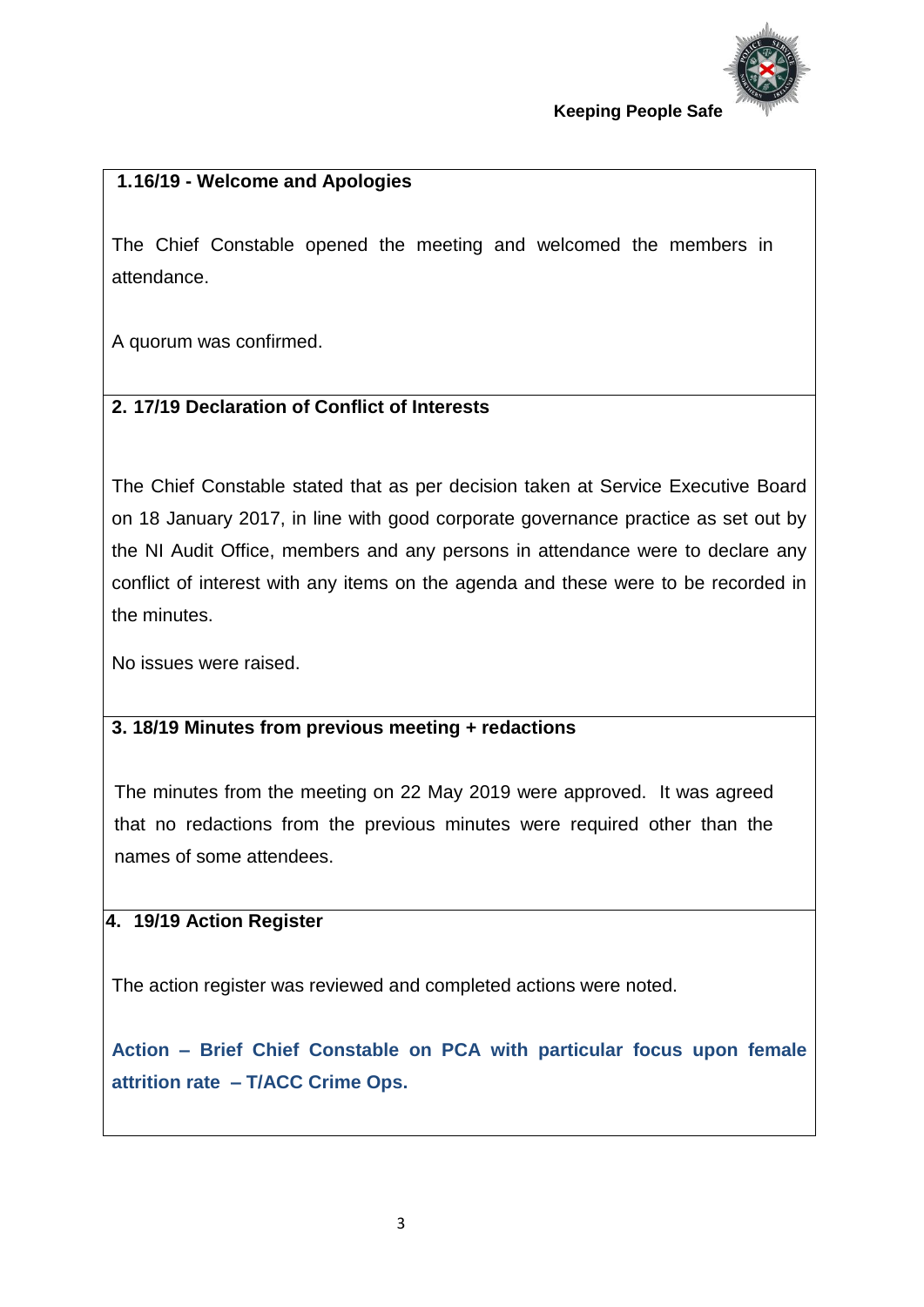

## **5. 35/19 Promoting an Inclusive and Professional Policing Environment**

T/ACC Crime Operations briefed members on the paper which had previously been circulated. Members were informed that consultation had taken place with the Equality Commission. The paper was discussed and consideration was given to adapting the proposed actions as an organisational plan which would be added to the Equality, Diversity and Good Relations Action plan and reported through the CEDB at appropriate intervals. Members accepted the organisational position of moving from a neutral working environment to one which would promote an inclusive and professional policing environment.

The paper was agreed as a direction of travel for the organisation. Further consideration should be given to how to implement the proposed actions in a thoughtful and considerate way.

## **6. 36/19 CEDB Self-Effectiveness Review (SER)**

The Committee Manager briefed members on the paper which had previously been circulated. Members agreed that the SER was reflective of CEDB business which had taken place in the 2017-18 year and signed off the review. There was recognition that the terms of reference would be reviewed and brought back to CEDB in October 2019. Positive Action Group SER and revised Terms of Reference were agreed and accepted.

**Action – Review structure and purpose of CEDB to consider drivers of confidence and ensure correct fit with other governance meetings. Present revised terms of reference to CEDB in October 2019 – Committee Manager.** 

## **Members availed of a break from 2.30pm – 2.40pm**

## **7. 37/19 - Tactical Group Updates**

Tactical Group Leads updated members on progress from their groups since the last meeting.

Member noted the updates provided.

**Action: - PWC - Review Crime Prevention Strategy and Repeat Victimisation**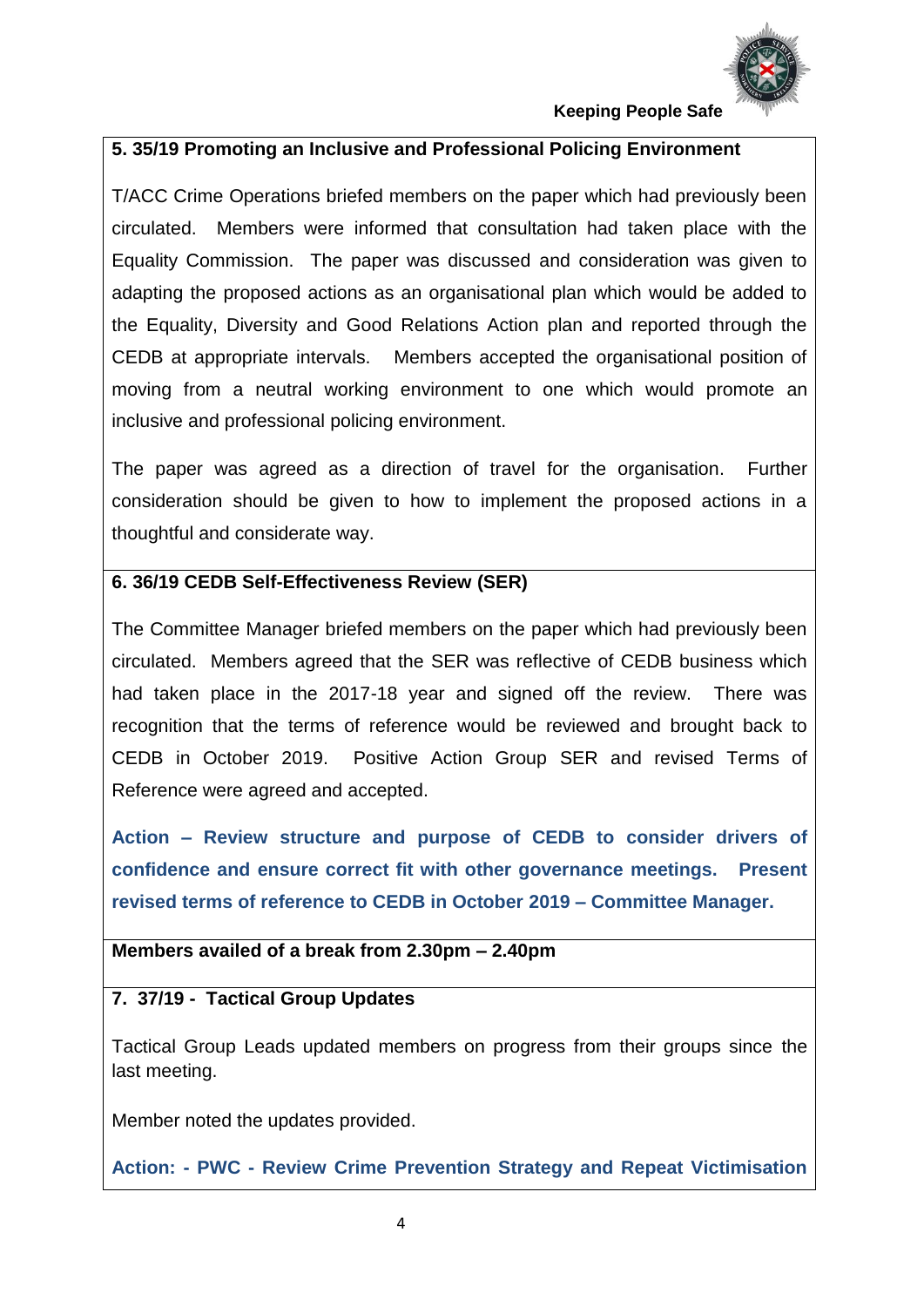

**Strategy and monitor through Service Performance Board – DCC Martin.**

**Action – PWC – Chief Constable would like to be briefed about post implementation review measures, level of online usage, and regularity and feasibility of continually reviewing the manual – ACC ISD.**

**Action:- PSEG - Revise Terms of Reference and develop product suitable for reporting to CEDB – T/ACC Mairs.**

**Action:- EEWG – To update how we are mainstreaming the workstreams currently the subject of time limited PFNI funding – Head of HR.**

**Action – Consider how colleagues suffering from cancer are treated under the auspices of the Attendance Management Procedure – Head of HR.**

## **8. 38/19 - Section 75 Update**

Section 75 lead briefed members on the contents of the paper which had previously been circulated.

Members noted the update provided.

#### **9**. **39/19 - Forthcoming Events**

Members noted the contents of the paper which had previously been circulated. The Head of Corporate Communications provided assurance that an engagement plan was being developed which would provide a sharpened focus for forthcoming events.

**Action - Forthcoming events brief should be focussed upon recommended engagement, and presented in an abbreviated manner – T/ACC ISD.**

**10. 40/19 - Minority and Diversity Associations Verbal Updates**

Attendees from the minority and diversity associations provided verbal updates on their areas of interest.

The Chief Constable articulated his support for the minority and diversity